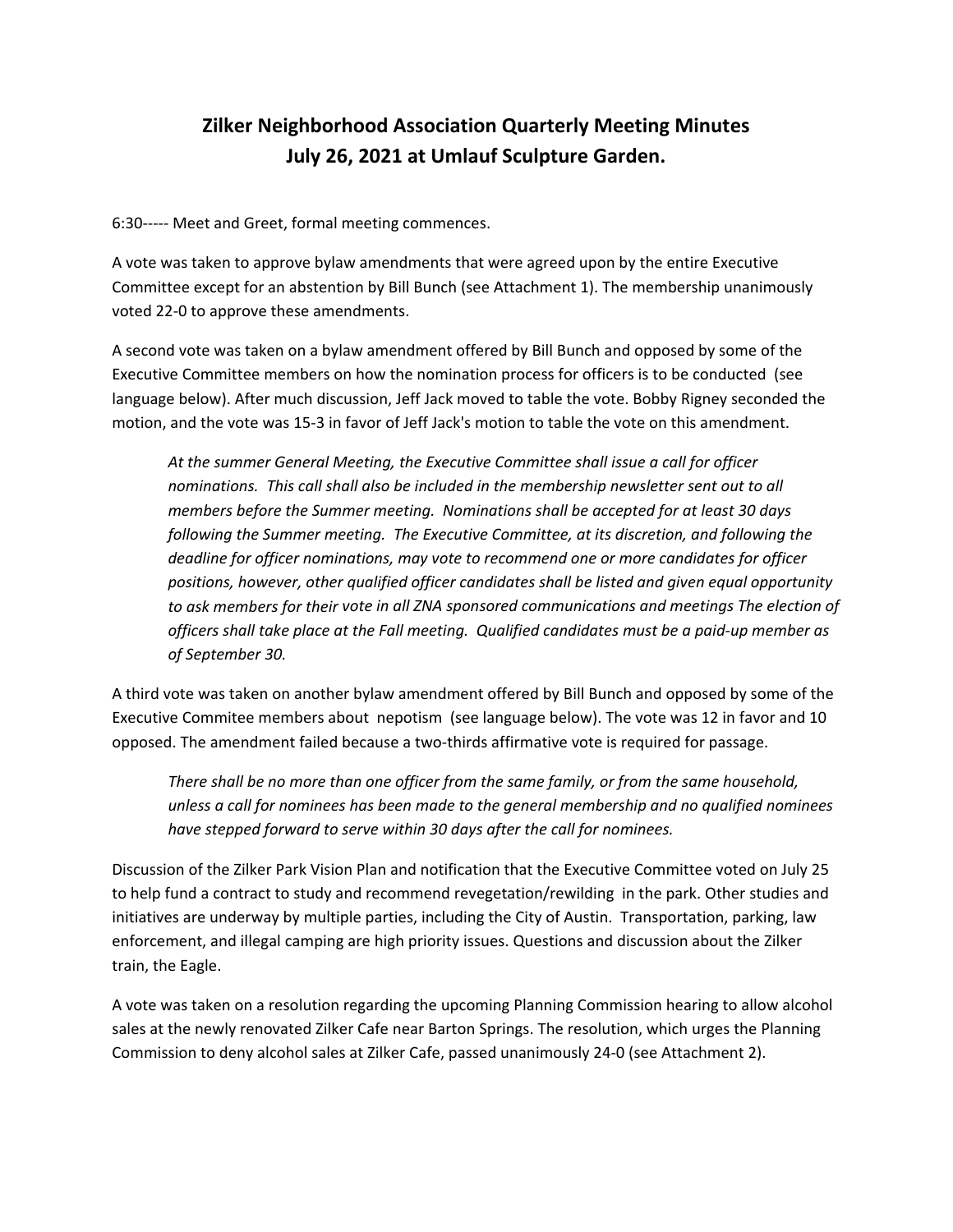David Piper spoke about overall land use issues in the neighborhood. Discussion.

Bruce Wiland spoke about the street water problem at Heather St. and South Lamar Blvd. and about other issues the city is unable to address effectively. Discussion ensued.

Bill Bunch issued a call for volunteers for the Executive Committee or for another committee.

Adjourn at 8:15 pm.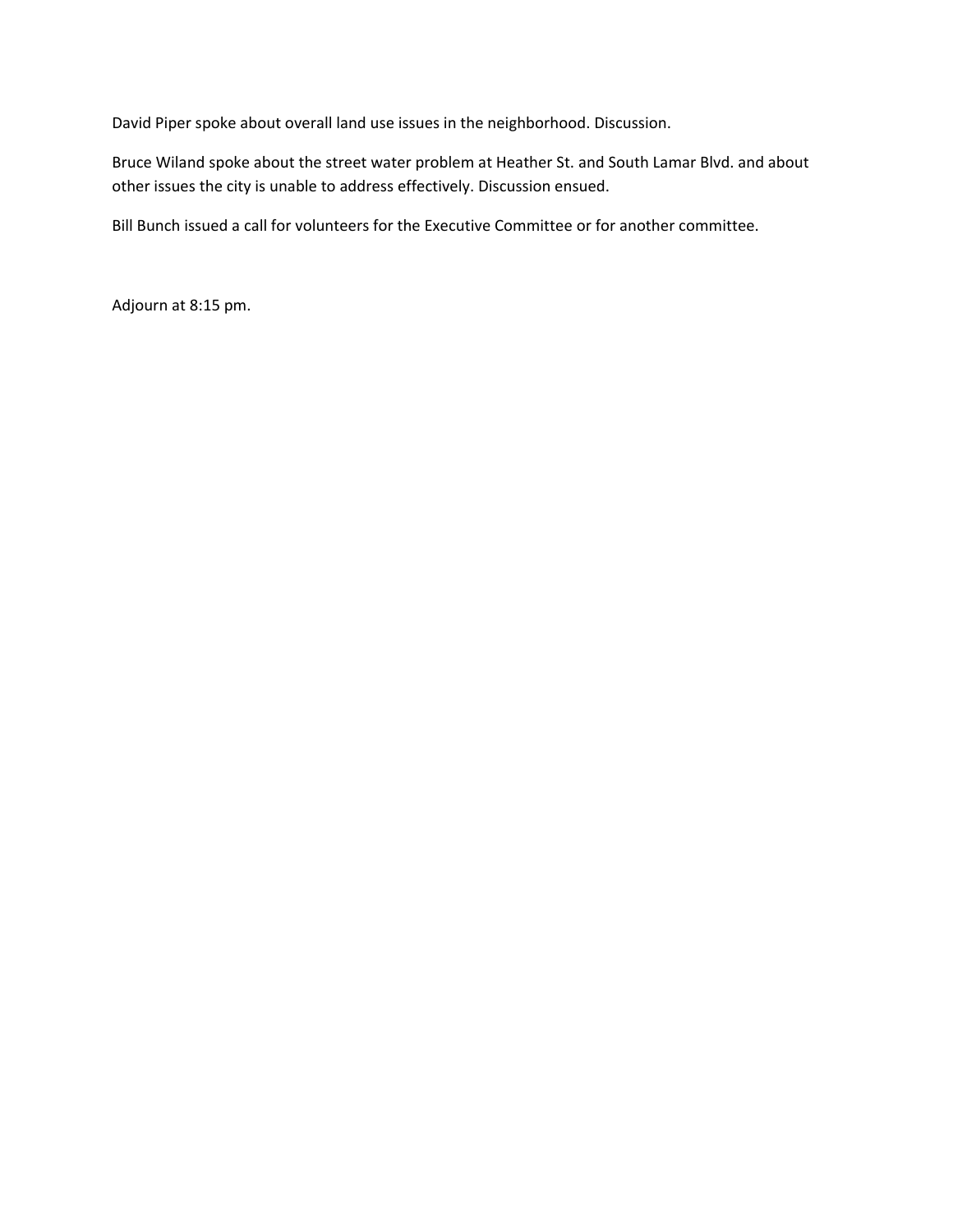# **Zilker Neighborhood Association Bylaws**

# **Article I. Name**

The name of this organization shall be Zilker Neighborhood Association. Inc., a nonprofit corporation, hereinafter referred to as the Association.

# **Article II. Purpose**

The purpose of the Association is to seek to improve the quality of life in the neighborhood in matters of land use, environmental protection, public services, consumer protection, preservation of the historic and unique character of the community; to provide support in other matters of neighborhood concern; and to promote and participate in the civic life of the city.

# **Article III. Objectives**

The objectives of this association are to:

1. Represent and advance the interests of residents in the neighborhood.

2. Keep all residents informed of issues vital to the neighborhood by appropriate communications and meetings.

3. Establish standing and ad hoc committees to investigate and make recommendations to the association on all matters of neighborhood concern.

4. Seek the improvement of single and multiple dwellings by residents and absentee owners.

5. Establish mutual protection and safety.

6. Improve safety of the streets through better traffic control.

7. Provide a greater emphasis on inclusion of apartment dwellers as integral members of the community.

8. Facilitate the education of residents regarding available options relating to home ownership, zoning, rights, etc.

9. Work toward development and preservation of natural green spaces, parks, trees, landscaping, and general land-use management.

10. Develop, adopt, and monitor a neighborhood plan, including an inventory of land uses and facilities.

### **Article IV. Membership**

#### **Section 1. Eligibility**

a. Membership in the Association shall be open to all persons 18 and over residing in the neighborhood.

b. Membership shall be issued to individuals upon payment of annual dues (see also Article V, Section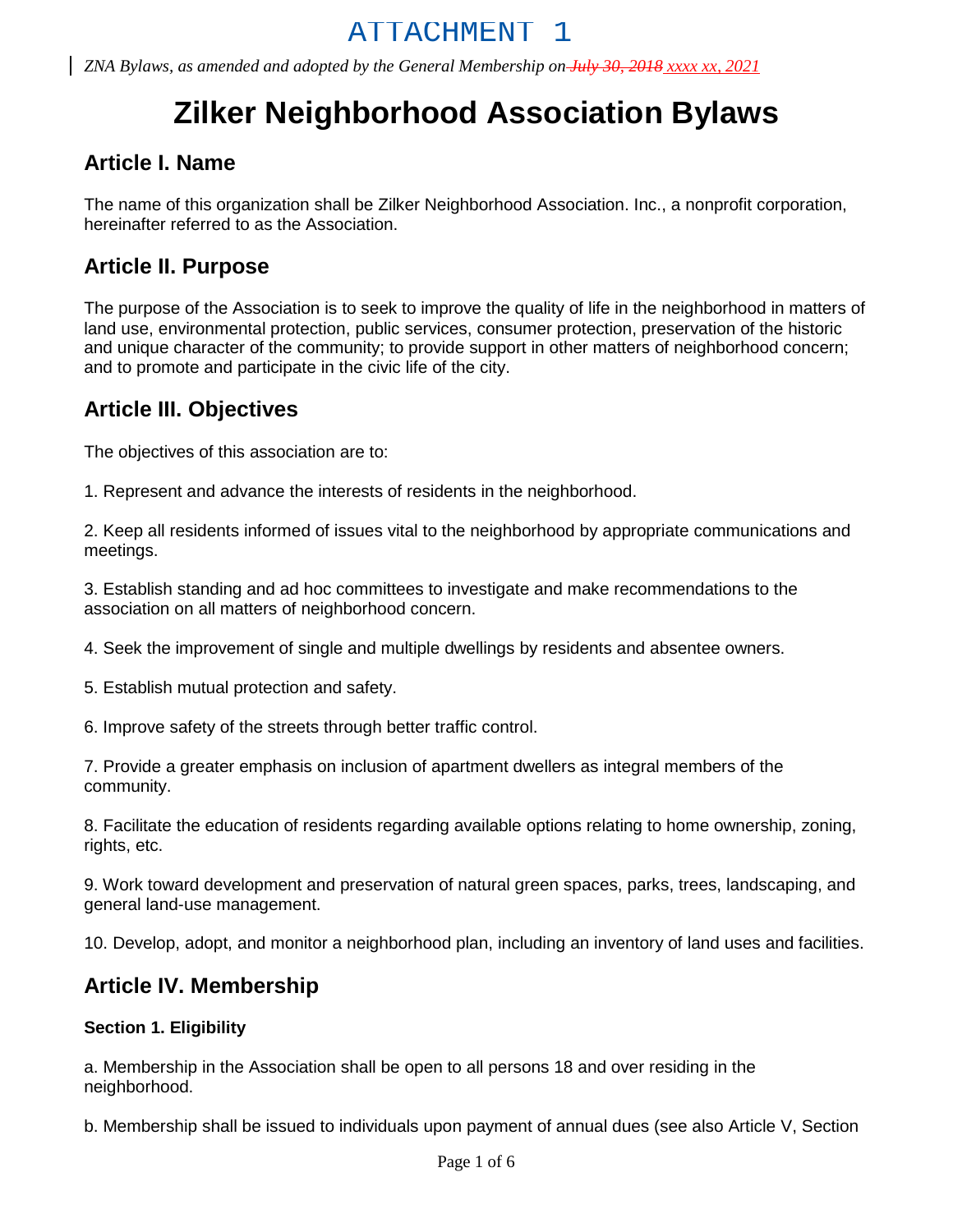$\frac{34}{4}$  and Article VI, Section 3, regarding eligibility to vote).

#### **Section 2. Dues**

a. Membership categories and dues for each category shall be determined by the Executive Committee. Changes Any changes in the basic annual dues shall be presented at the final fall quarterly meeting of the fiscal year for approval by a majority vote of the membership. The Executive Committee is empowered to waive or reduce dues for individual residents.

b. All memberships expire at the end of each fiscal-year, if dues for the following fiscal-year are unpaid. A person whose membership has expired enjoys a one-year grace period during which he/she may pay dues and reinstate membership at any time.

# **Article V. General Membership Voting**

#### **Section 1.**

A quorum shall be necessary for the transaction of association business at the General Membership meetings. A quorum is constituted with fifteen or more members in good standing.

#### **Section 2.**

The Executive Committee may present resolutions to be voted on by the General Membership at General Membership meetings as long as 10 days prior notice describing the resolution was given to the General Membership. The General Membership may also propose resolutions to be voted on by the General Membership. Such resolutions shall be signed by 25 eligible voting members as defined in Section 4 and provided to the Executive Committee at least 14 days prior to the General Membership meeting.

#### **Section 23.**

An affirmative vote of more than 50 percent of the members present and voting shall be binding on the Association.

#### **Section 34.**

All new members joining after 1 July 2004-will be registered upon receipt of dues and are notand become eligible to vote for voting members 30 days after such registration. A person who reinstates membership during the grace period (as defined in Article IV, Section 2.b) may vote at the same meetingshall become an eligible voting member at the time at which he/she pays reinstatement dues.

### **Article VI. Officers**

#### **Section 1. Executive Officers**

The officers of the Association shall be elected from the active membership and shall be a President, Executive Vice-President, Vice-President in charge of Communications, Vice-President in charge of Social Events, Vice-President in charge of Zoning, Vice-President in charge of Parks and the Environment, Secretary, Treasurer, and Austin Neighborhoods Council Delegate. These nine elected officers shall constitute the Executive Committee.

#### **Section 2. Nominations**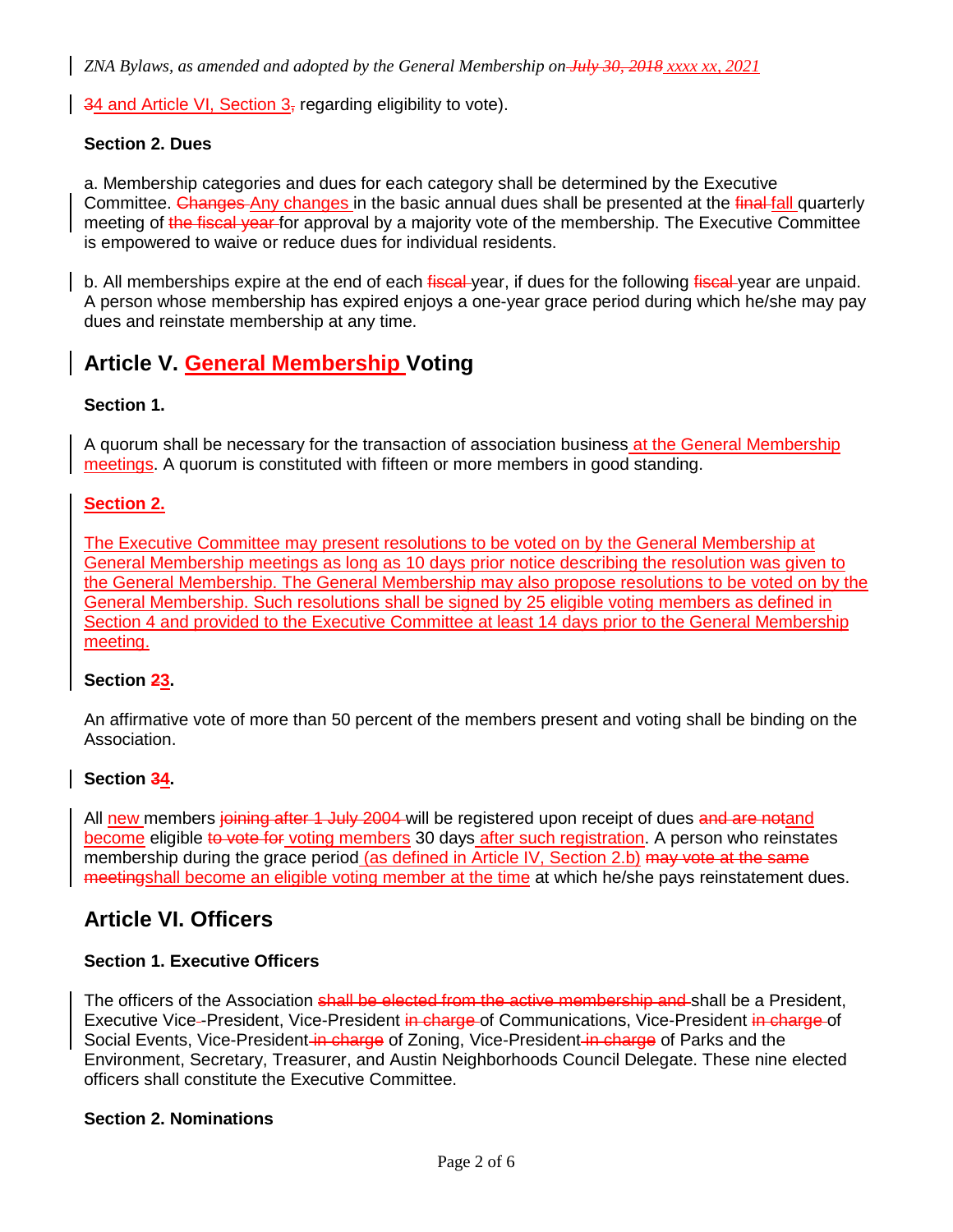The Executive Committee shall nominate officer candidates at the Executive Committee meeting immediately preceding the fall quarterly meeting of the General Membership. Nominations for officers may also come from the General Membership and but must be received by the Executive Committee no later than one week prior to the aforementioned Executive Committee meeting. the fall meeting at which tThe Executive Committee will present the slate of nominees to the General Membership for election. A nominee must be a paid-up member as of September 30.

#### **Section 3. Elections**

Officers shall be elected for one-year terms by a simple majority vote of those eligible voting members present and voting at the fall general meeting of the General Membership as long a quorum of 15 eligible voting-members is present. For purposes of officer elections, an eligible voting member is one who is paid-up as of September 30.

If an office is contested, the election shall be by secret written-ballot. Such ballots shall be cast and counted as the first order of business at the this fall meeting. If the fall meeting cannot be held in person due to special circumstances and an office is contested, the Executive Committee may choose an alternate method of voting which may include mail-in ballots or a drop box.

Officers-elect shall be installed at the beginning of the fiscalon January 1 of each year.

#### **Section 4. Duties of Officers**

The President shall preside at all meetings of the Executive Committee and the Association and shall be an ex officio member of all committees. The President shall be empowered to speak on behalf of the Association consistent with the objectives and prior resolutions of the Association and Executive Committee. The President shall be empowered to sign checks.

The Executive Vice-President shall assist the President as directed and shall fulfill the duties of the President in the President's absence.

The Secretary shall be responsible for recording the minutes of each General Membership meeting and Executive Committee meeting, and shall conduct correspondence as directed by the Executive Committee, and shall be the Registered Agent for the Association.

The Treasurer shall be responsible for maintaining the financial records of the Association, shall draw and sign checks as needed, and shall receive and deposit all income, shall present quarterly financial reports, and shall file all necessary tax returns.

The Vice-President in charge of Communications shall be responsible for producing the newsletter, which shall give notice of regular meetings to area residents. The content of the newsletter shall be consistent with the purposes of the Association as set out in Article II and shall be subject to approval by the Executive Committee.

The Austin Neighborhoods Council Delegate is authorized to represent the Association and vote at meetings of the Austin Neighborhoods Council and other umbrella groups as determined by the Executive Committee.

The Vice-President in charge of Social Events shall be responsible for organizing the quarterly meetings and other events as determined by the Executive Committee.

The Vice-President in charge of Zoning shall chair the Zoning Committee and shall present a quarterly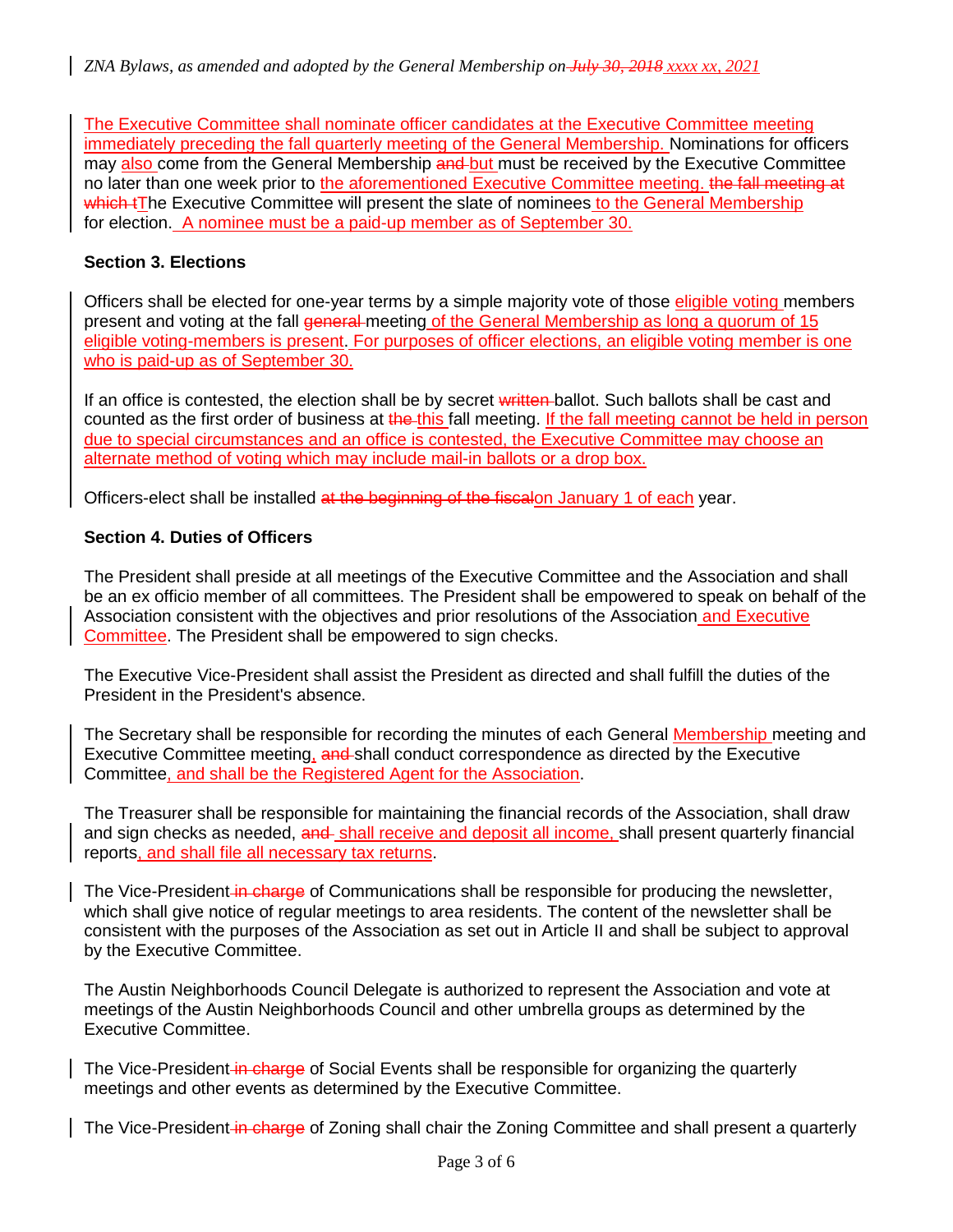report of the committee to the Association.

The Vice-President in charge of Parks and the Environment shall chair the Parks and Environment Committee and shall present a quarterly report of the committee to the Association.

#### **Section 5. Removal from Office**

Any officer may be removed from office for cause at any meeting by two-thirds of the membership present and voting, providing provided that notice has been furnished to the membership at least two weeks prior to said meeting. Any officer may be removed from office for cause by two-thirds of the Executive Committee.

#### **Section 6. Replacement of Officers**

When necessary, vacant offices may be filled at any meeting by the Executive Committee for the unexpired portion of the term.

# **Article VII. General Membership Meetings and Organization**

#### **Section 1. Regular Meetings**

Meetings of the General Membership of the Association shall be held once each quarter as set by the Executive Committee.

#### **Section 2. Special Meetings**

Special meetings of the General Membership of the Association may be called by the Executive Committee with 10 days notice to the General Membership. A special meeting may also be called by a petition signed by 25 members and submitted to the Executive Committee. The agenda of a meeting called by petition shall be limited to the specific items listed in the petition.

#### **Section 3. Virtual Meetings**

Regular meetings and special meetings may be conducted virtually if the Executive Committee determines that it is necessary due to special or emergency circumstances.

#### **Section 34. Fiscal Year**

The fiscal year of the Association shall run from January 1 to December 31.

### **Article VIII. Committees**

#### **Section 1. Executive Powers**

The Executive Committee shall transact necessary business in the intervals between regular meetings and such other business as may be referred to it by the Association, and shall appoint all committees and approve the work of such committees.

#### **Section 2. Executive Committee**

The Executive Committee shall consist of the nine officers. The President shall serves as presiding officer. This **Executive Committee shall conduct all business of the Association as required and shall**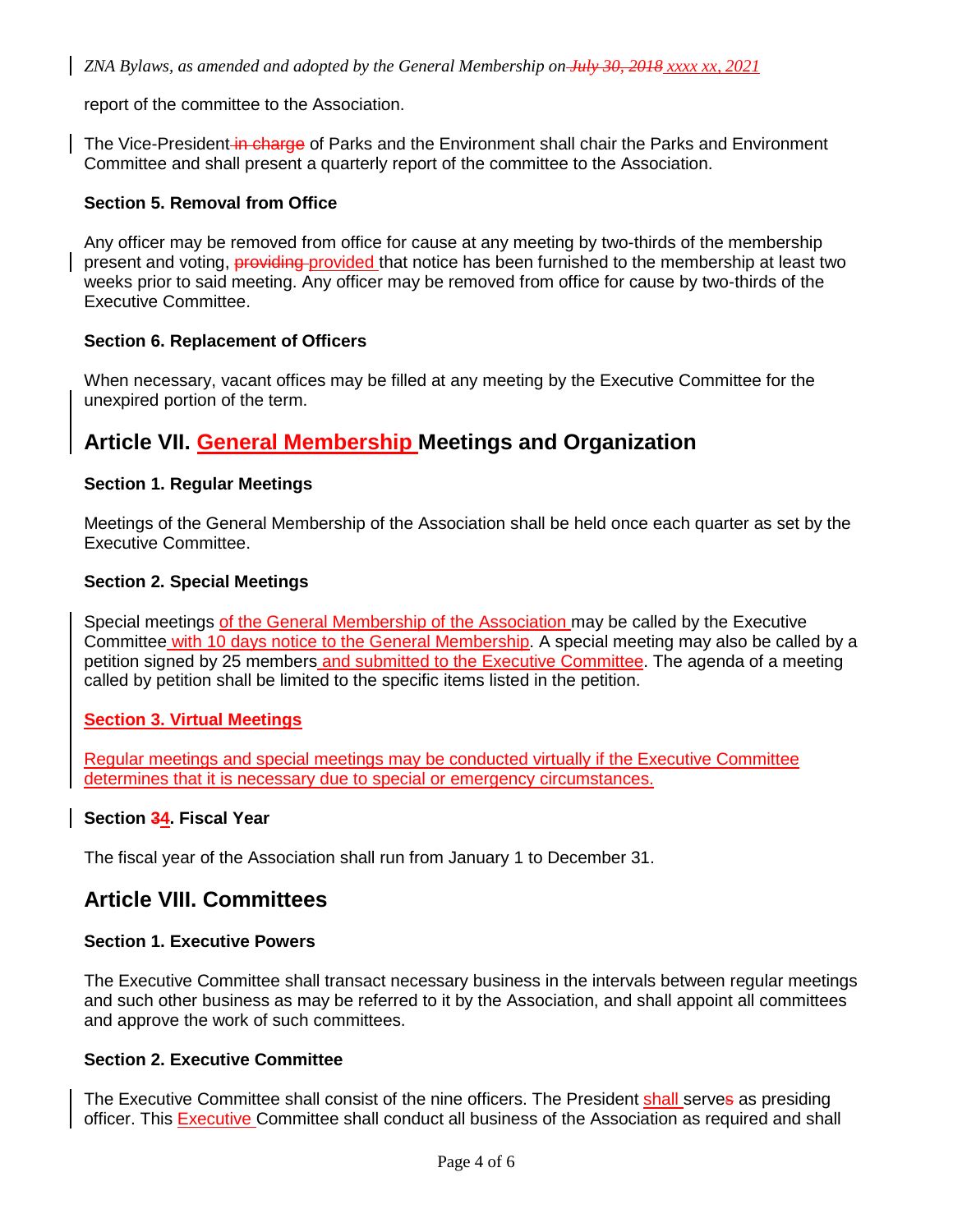meet upon the call of the President or upon the call of three committee members. Meetings may be held virtually or by remote communications if circumstances necessitate. Voting by email is valid as long as a motion is clearly described in writing, the vote is unanimous, and all Executive Committee members have voted. Meetings of the Executive Committee shall be open to interested members of the Association.

#### **Section 3. Standing Committees**

The following standing committees shall be established:

a. Zoning Committee – The Vice-President in charge of Zoning shall preside as chairperson. Members of the Committee shall be appointed by the Executive Committee. This committee shall review zoning, code enforcement, and other land use cases and issues with respect to the purposes and objectives of the Association, and make recommendations to the Executive Committee.

b. Parks and Environment Committee – The Vice-President in charge of Parks and the Environment shall preside as chairperson. Members of the Committee shall be appointed by the Executive Committee. This committee shall review planning for parklands, review management of events in City parks, and review policies regarding tree protection, and review other environmental matters with respect to the purposes and objectives of the Association, and make recommendations to the Executive Committee.

#### **Section 4. Ad Hoc Committees**

Ad hoc committees may be created by the President-Executive Committee as necessary. The President-Executive Committee shall define the purpose and duties of each committee and appoint the chairperson and members.

# **Article IX. Parliamentary Authority**

When not inconsistent with these bylaws, Robert's Rules of Order Newly Revised shall be the parliamentary authority for all matters of procedure. These rules may be suspended at any meeting by a majority vote.

# **Article X. Prohibition**

The identity of Association members shall be confidential and may not be released without permission of the members concerned.

# **Article XI. Special Provisions**

#### **Section 1.**

These amended bylaws shall become effective immediately upon approval provided that they are approved in accordance with Article XII.

#### **Section 2.**

Other provisions of these bylaws notwithstanding: upon approval of these amended bylaws and until the next election of officers, the existing officers and committee chairpersons shall retain their current positions except that the first vice president shall become the executive vice president, the second vice president shall become the ANC representative, the newsletter editor shall become the vice president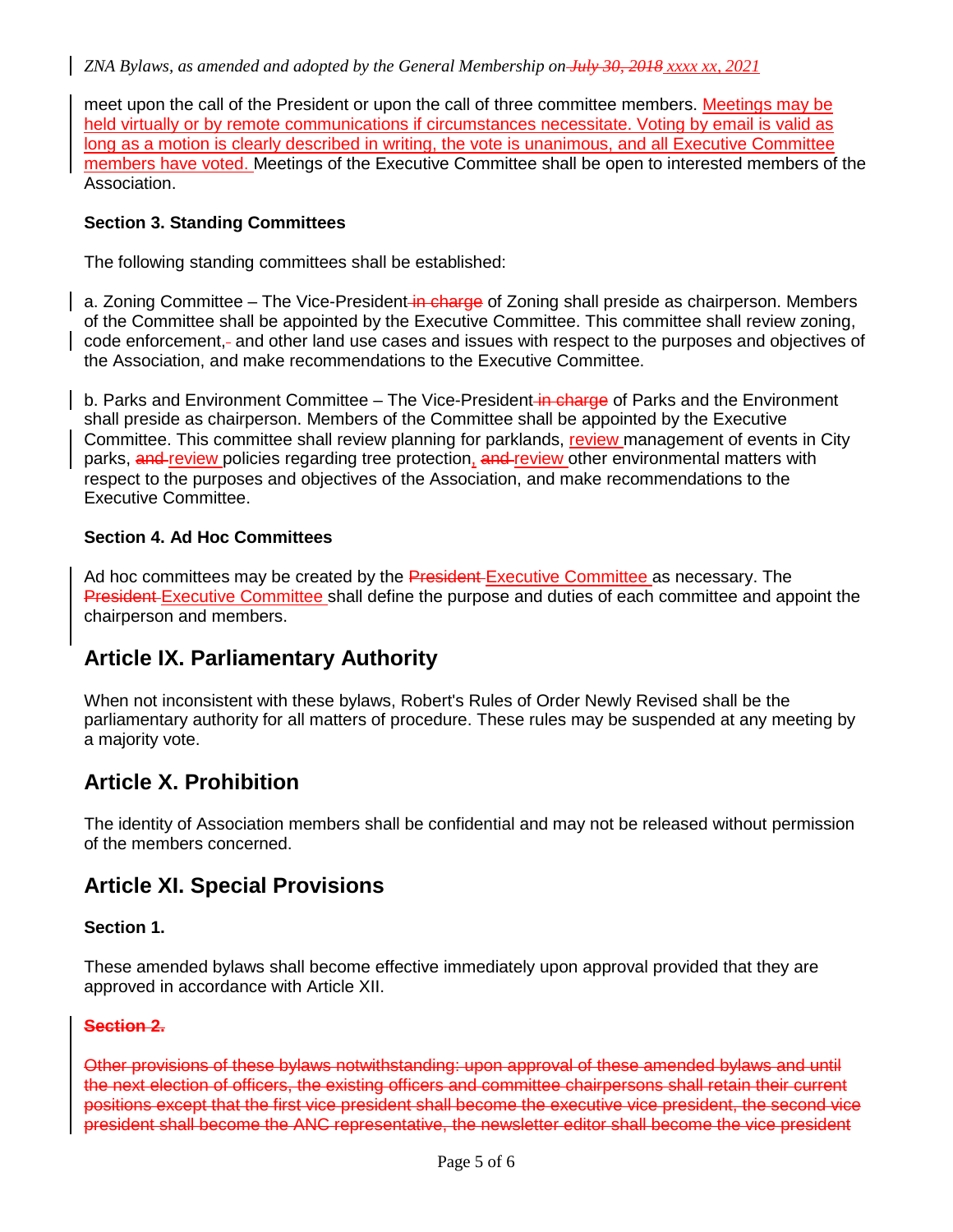in charge of communications, the social chair shall become the vice president in charge of social events, the zoning chair shall become the vice president in charge of zoning, and the parks and environment chair shall become the vice president in charge of parks and the environment.

# **Article XII. Amendment of Bylaws**

These bylaws may be amended at any regular meeting by a two-thirds vote of the members constituting a quorum provided that the amendment has been submitted in writing to the membership at the previous meeting.

# **Article XIII. Neighborhood Boundaries**

#### **Section 1.**

The neighborhood shall include the property within the boundaries as shown in the map at Exhibit A. Residents on both sides of boundary streets are eligible for membership. <del>[Note: Exhibit A is a new</del> digital version of the previous Exhibit A but the boundaries have not changed.]

#### **Section 2.**

The Executive Committee shall negotiate boundary disputes with neighboring associations.

# **Article XIV. Dissolution**

#### **Section 1.**

Only the Membership may dissolve the Association. This Association may be dissolved by a three-fourths (3/4) vote of the Membership present at a duly called meeting of the Association at which a quorum is present and the notice of which has been provided at least 30 days prior to the meeting accompanied by the text of the resolution to dissolve.

#### **Section 2.**

In the event of dissolution of the corporation, the property and assets thereof, after providing for all obligations and liabilities of the corporation, shall be distributed to the Zilker Elementary School Library, or in the event that the Zilker Elementary School Library no longer exists, for one or more exempt purposes within the meaning of section 501(c)(3) of the Internal Revenue Code.